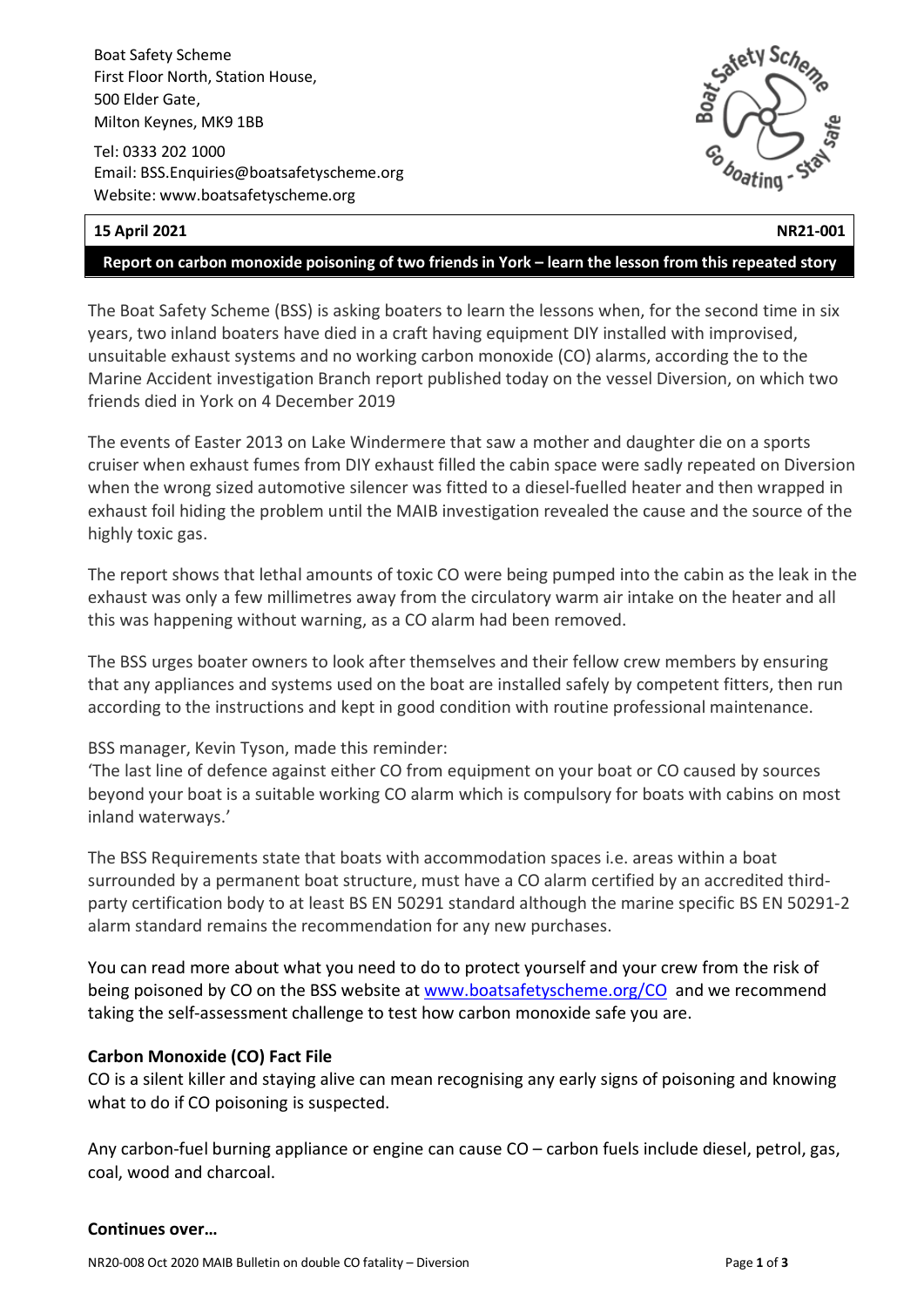# **Cont/d…**

It cannot be seen, smelt, tasted, or felt and in high concentrations, CO can kill without warning, sometimes in only minutes.

Breathing-in lower levels of CO over a longer period, can have serious effects such as memory problems and difficulty concentrating.

The early symptoms of CO poisoning can be masked or mistaken for colds, flu or COVID-19. Victims might suffer headaches, suffer mood changes; feel sick and dizzy; or be tired and confused, some may have stomach pains and start vomiting.

Drinking alcohol can also mask the effects and victims may not be aware of the danger creeping up on them, unless they have a warning from a CO alarm.

More serious affects can quickly develop such as loss of balance, difficulty breathing or controlling limbs and eventually unconsciousness.

More detailed information and protection advice is available in the Carbon Monoxide Safety on Boats booklet – see [www.boatsafetyscheme.org/co](http://www.boatsafetyscheme.org/co) for details

#### **- ENDS – NOTES FOR EDITORS**

**Marine Accident Investigation Branch (MAIB)** examines and investigates all types of marine accidents to or on board UK ships worldwide, and other ships in UK territorial waters.

The role of the MAIB is to contribute to boating safety by determining the causes and circumstances of marine accidents and working with others to reduce the likelihood of such accidents recurring in the future. Accident investigations are conducted solely in the interest of future safety. The Branch does not apportion blame and it does not establish liability, enforce laws or carry out prosecutions.

MAIB Safety Bulletins are produced when urgent safety issues emerge during the course of an investigation and the Chief Inspector of the MAIB decides to disseminate this important information in advance of the main investigation report being produced.

The MAIB Report concerning the fatal CO incident on mv Diversion is to be published on the MAIB website here - <https://www.gov.uk/government/organisations/marine-accident-investigation-branch> and follow the Diversion incident link.

The MAIB report into the two deaths on motor vessel Arniston on Lake Windermere is published here <https://www.gov.uk/maib-reports/carbon-monoxide-poisoning-on-motor-cruiser-arniston-with-loss-of-2-lives>

**The BSS** is a public safety project owned jointly by the Canal & River Trust, registered as a charity with the charity number 1146792, and the Environment Agency. At least 14 other navigation and harbour authorities have also adopted it. The navigation authorities' purposes for the Scheme are to help reduce the risks of fire, explosion and pollution on small craft. This is done by promoting fire safety and pollution avoidance advice to help boat owners keep themselves and their crews' safe as well as regular examination of fuel systems, gas systems, electrical systems and appliances. The BSS is responsible for the administration and supervision of the BSS examination scheme.

**The need for a BSS examination:** Boats that are older than four years and licensed or registered on most of the UK's inland waterways must go through a BSS examination once every four years and be certified as compliant with the BSS requirements. The BSS examination makes sure that a boat meets the navigation or harbour authority's minimum safety and environmental standards.

**BSS certification** has a life span of four years. Navigation authorities using the Scheme usually require BSS certification at the time of licensing, registration, toll renewal or similar. The certification is achieved when a boat is found to be compliant with all the BSS requirements relevant for that boat. These can be freely